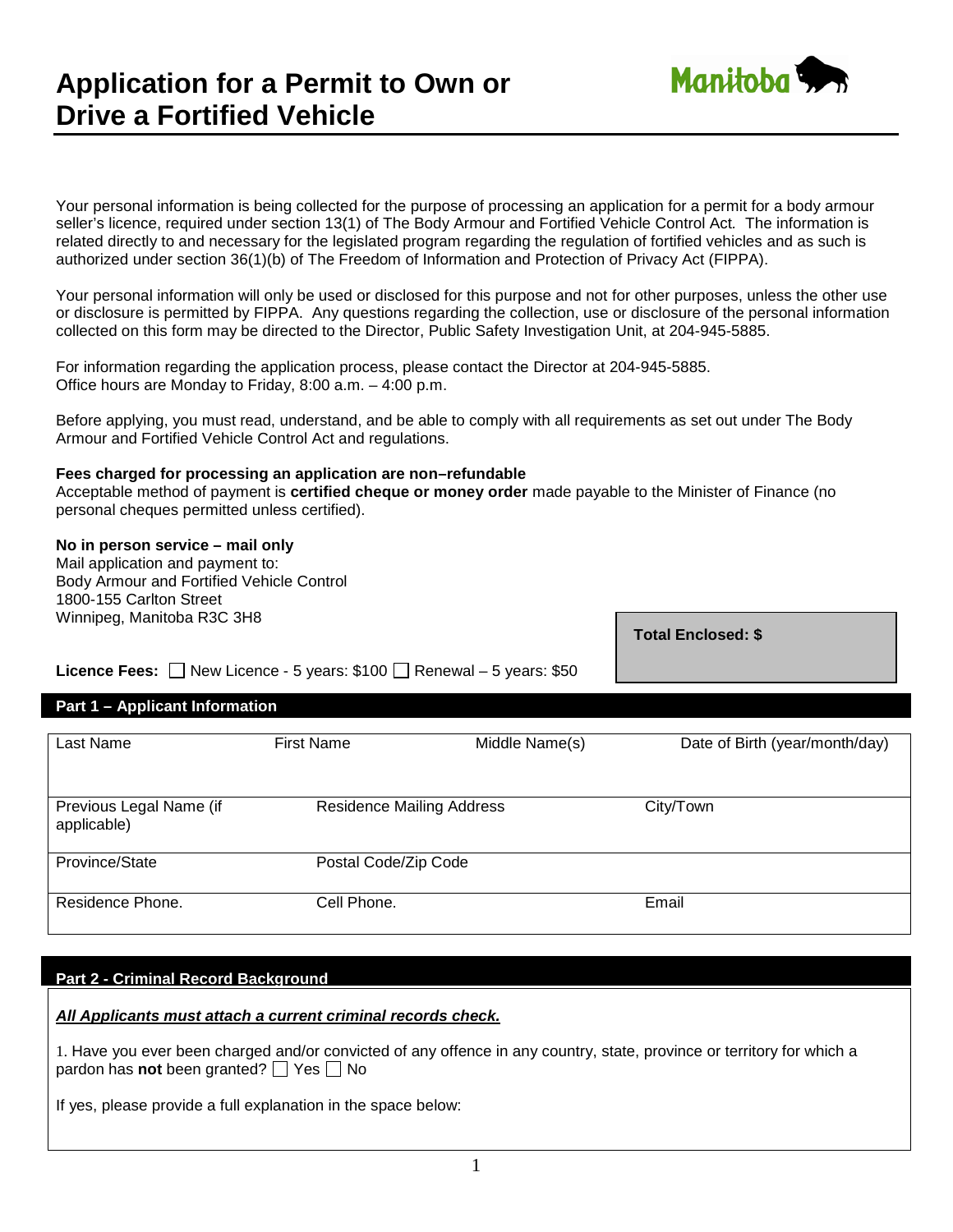| <b>Offence</b> | Date of Offence   City/Province/Territory/State/Country | <b>Police</b><br><b>Department</b> | <b>Sentence</b> |
|----------------|---------------------------------------------------------|------------------------------------|-----------------|
|                |                                                         |                                    |                 |
|                |                                                         |                                    |                 |
|                |                                                         |                                    |                 |
|                |                                                         |                                    |                 |

**You are not required to include pardoned convictions, speeding or parking violations or findings of guilt under The Youth Criminal Justice Act (Canada).**

**The Director may ask the applicant to supply further information about his or her criminal record to obtain more details on the information provided.**

# **Part 3 - Details**

| I require a permit to drive a fortified vehicle for the purposes of:                                            |  |
|-----------------------------------------------------------------------------------------------------------------|--|
| Personal Protection                                                                                             |  |
|                                                                                                                 |  |
|                                                                                                                 |  |
| Address:                                                                                                        |  |
|                                                                                                                 |  |
|                                                                                                                 |  |
| Province: <u>____________________________</u> Postal Code: ___________________________                          |  |
|                                                                                                                 |  |
| Email: 2008. 2009. 2009. 2010. 2010. 2010. 2010. 2010. 2010. 2010. 2010. 2010. 2010. 2010. 2010. 2010. 2010. 20 |  |
| Provide rationale for the need to drive a fortified vehicle.                                                    |  |

**The information you provide will assist the Director in the approval process of your fortified vehicle permit.**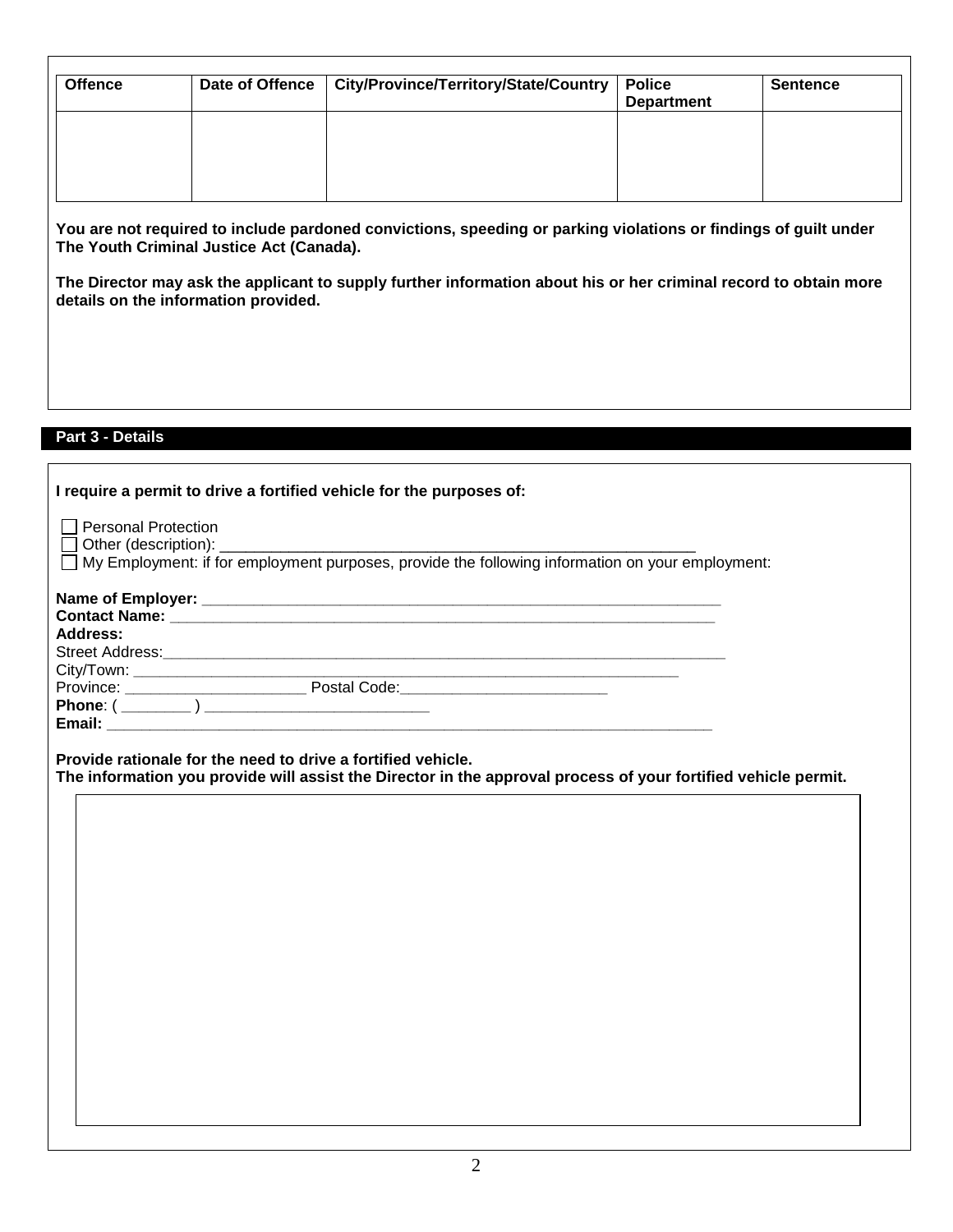| <b>Business Operating Name (if different from above):</b><br>City/Town<br><b>Street Address</b><br>Postal Code<br>Province<br><b>Street Address</b><br>City/Town<br>Postal Code<br>Province<br><b>First Name</b><br>Middle Name(s)<br>Fax<br>Email                                                                                            | <b>Personal Protection</b><br>□ Other (description): _________________<br><b>Legal Business Name:</b> | □ Business: if for business purposes, provide the following information |  |  |
|-----------------------------------------------------------------------------------------------------------------------------------------------------------------------------------------------------------------------------------------------------------------------------------------------------------------------------------------------|-------------------------------------------------------------------------------------------------------|-------------------------------------------------------------------------|--|--|
| <b>Business Address:</b><br>Suite No.<br>Mailing Address: (if different from business address)<br>Suite No.<br><b>Business Manager:</b><br>Last Name<br>Phone<br>Provide rationale for the need to own a fortified vehicle.<br>The information you provide will assist the Director in the approval process of your fortified vehicle permit. |                                                                                                       |                                                                         |  |  |
|                                                                                                                                                                                                                                                                                                                                               |                                                                                                       |                                                                         |  |  |
|                                                                                                                                                                                                                                                                                                                                               |                                                                                                       |                                                                         |  |  |
|                                                                                                                                                                                                                                                                                                                                               |                                                                                                       |                                                                         |  |  |
|                                                                                                                                                                                                                                                                                                                                               |                                                                                                       |                                                                         |  |  |
|                                                                                                                                                                                                                                                                                                                                               |                                                                                                       |                                                                         |  |  |
|                                                                                                                                                                                                                                                                                                                                               |                                                                                                       |                                                                         |  |  |